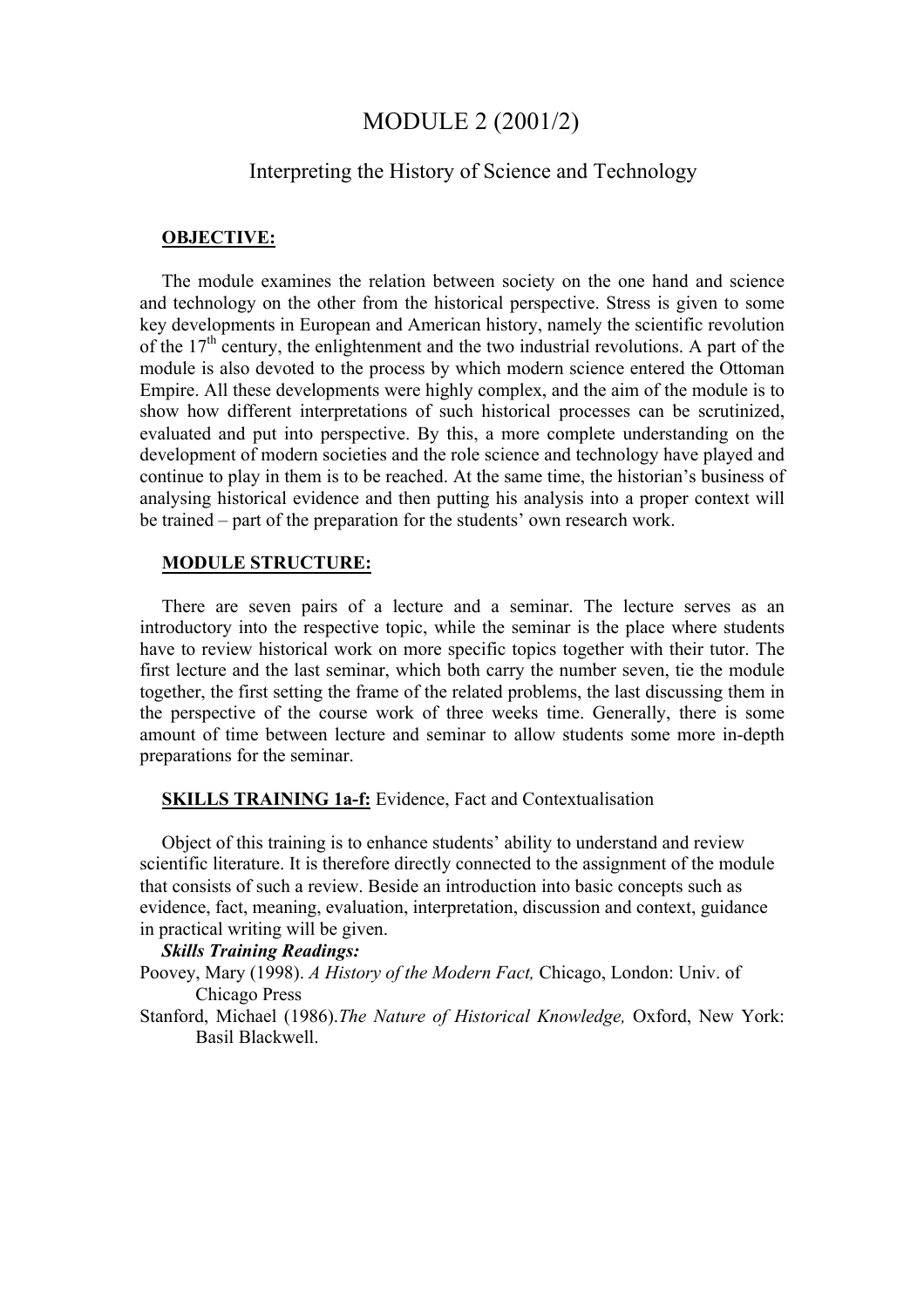#### **SKILLS TRAINING 2: Qualitative Research Methods**

As one of the traditional and popular types of research, qualitative research enables the researcher to understand the in-depth motivations and underlying reasons of individual persons or phenomena. Qualitative research methods provide insight in and understanding of different problem settings. Such methods are widely used in many disciplines of social sciences such as psychology, sociology, or economics. Thus, the objectives of this skills training are to explain the differences between qualitative and quantitative research, the advantages and functions of qualitative research, and to discuss various forms of qualitative research and their applications.

#### **ASSESSMENT:**

These last units are closely connected to the assignment of the module, a critical review that discusses one of the texts given as a reading for the last seminar. Here, students have to demonstrate their ability to test historical claims by contextualising them with evidence from different sources.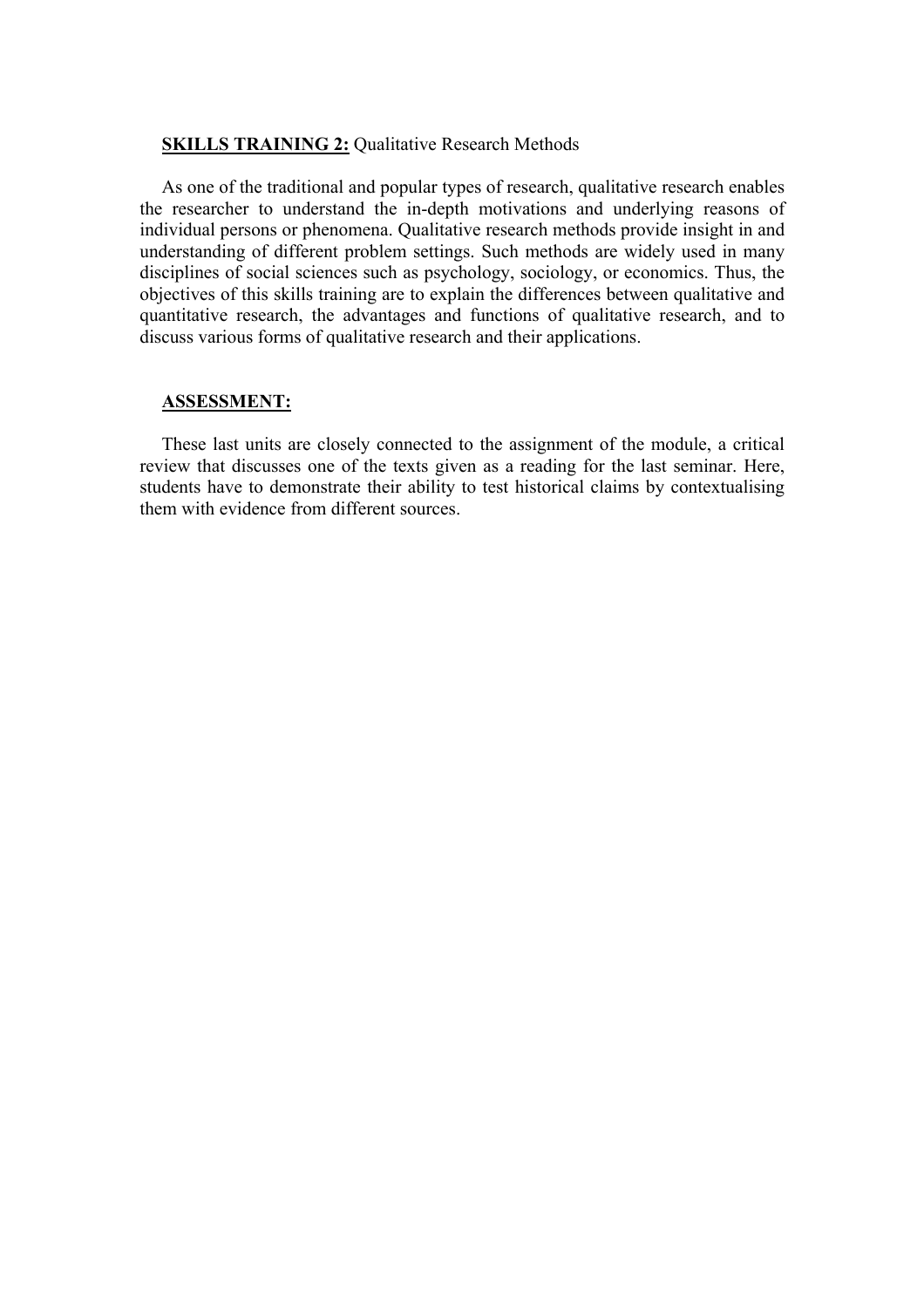# **(Perspective Lecture)**

# **THE SCIENTIFIC REVOLUTION OF THE 17TH CENTURY**

The following topics will be treated in the lecture:

- 1. Why do we call it the Scientific Revolution and its pivotal role in the history of science and technology.
- 2. The social and ideological changes in Europe.
- 3. The end of Aristotelianism. The new system of the world and the new approaches to the study of nature.
- 4. Astronomy and problems of motion.
- 5. Copernicus, Descartes, Bacon, Kepler, Galileo, Newton.

# *Lecture Readings:*

Butterfield, Herbert (1957). *The Origins of Modern Science 1300-1800*, London: Bell

# *Seminar 1:*

Reading some documentary material

- 1. Reading and discussion of the letter of dedication of Copernicus' *De Revolutionibus*
- 2. Reading and discussion of sections of Galileo's letter to Duchess Christina.
- 3. Reading and discussing the minutes from Galileo's trial

# *Seminar Readings:*

Henry, John (1997). *The Scientific Revolution and the Origins of Modern Science*, London: MacMillan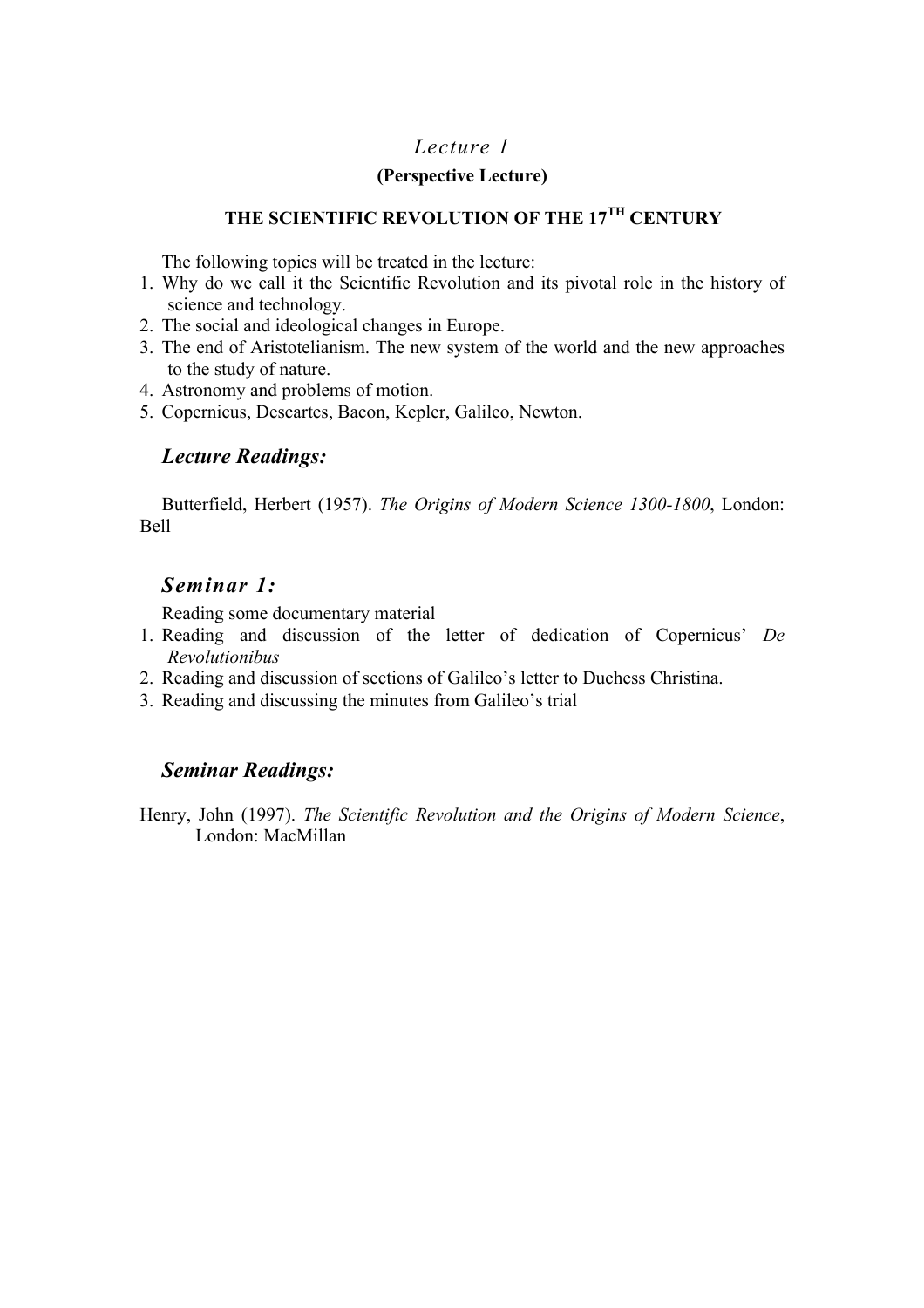## **(Issue Lecture)**

## **THE CULTURE OF NEWTONIANISM**

The following topics will be treated in the lecture:

- 1. The great synthesis of *Principia* and what it meant for the study of nature.
- 2. The new scientific institutions
- 3. The new science travels across Europe
- 4. Science, techniques and technology

# *Lecture Readings:*

Koyre, Alexander (1958).*From the Closed World to the Infinite Universe*. New York: Harper

Westfall, Richard (1993).*The Life of Isaac Newton*, Cambridge University Press

# *Seminar 2:*

1. Readings from J.Fauvel, R.Flood, M.Shortland, R.Wilson (eds.), *Let Newton Be!*, Oxford University Press, 1988.

*The God of Isaac Newton* by John Brooke *Anti-Newton* by Geoffrey Cantor

- 2. Readings from B.Teeter Dobbs and Margaret Jacob, *Newton and The Culture of Newtonianism* (Humanities Press, 1995) pp.61-123.
- 3. Readings from Roy Porter and Mikulas Teich *The Scientific Revolution in National Context*, (Cambridge University Press, 1992).

*The Scientific Revolution in France* by L.Brockliss *The Scientific Revolution in the German Nations* by W.Clark *The Scientific Revolution in England* by J.Henry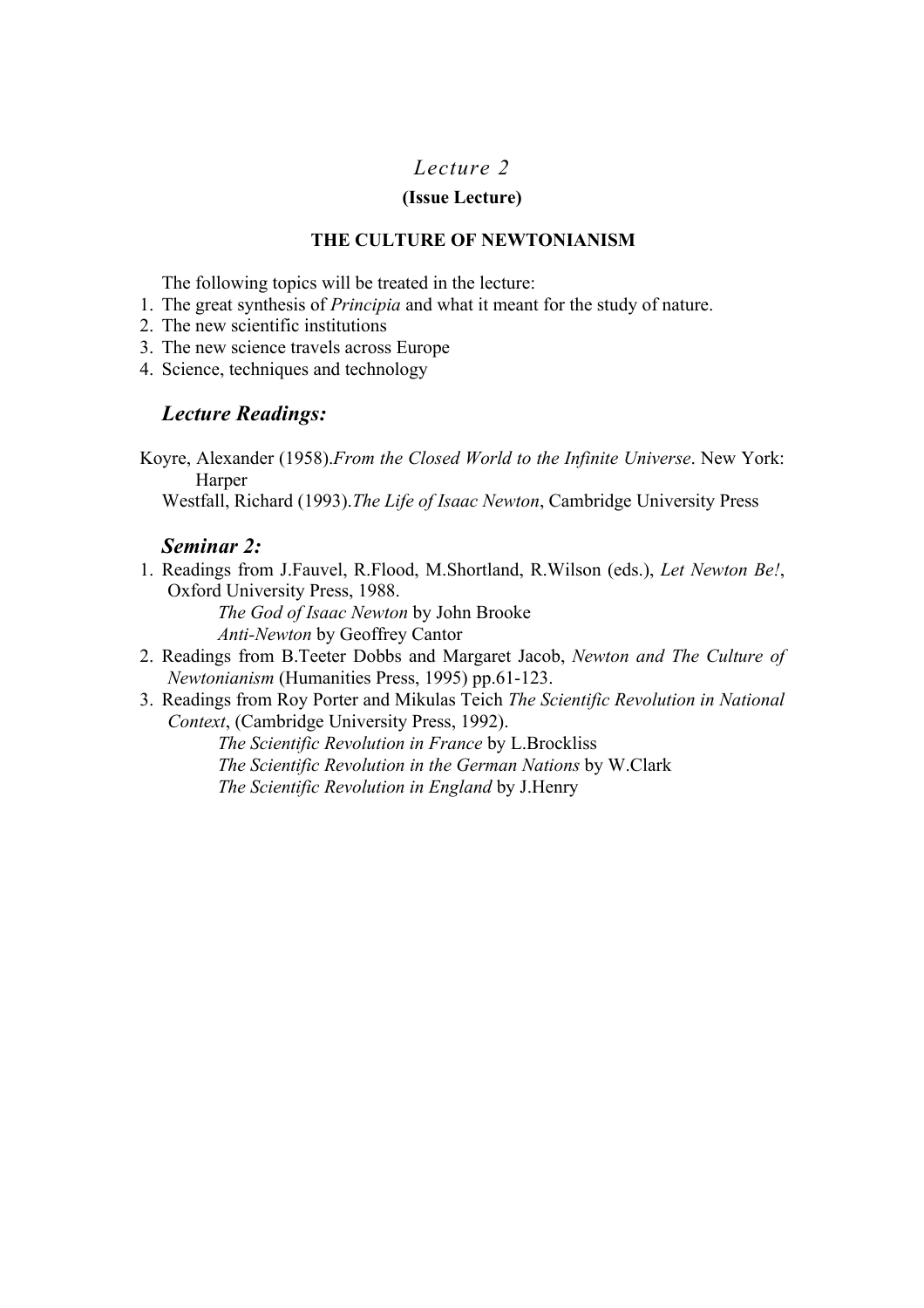# **(Issue Lecture)**

# $18^{\mathrm{TH}}$  CENTURY AND ENLIGHTENMENT

The following topics will be treated in the lecture:

- 1. The shifts in philosophy and values
- 2. Enlightenment as a program
- 3. Science as the dominant paradigm for society. Private vs. public science
- 4. The social sciences
- 5. The rise of literacy and the blooming of publishing.
- 6. Controversies in science, the case of *vis viva*.
- 7. The *Encyclopedie*

# *Lecture Readings:*

T.L.Hankins, (1985). *Science and Enlightenment*, Cambridge University Press

# **Seminar 3**

The following topics will be treated in the seminar (from Dorinda Outram's book *The Enlightenment* [Cambridge University Press, 1995])

- The rise of modern paganism: Religion and the Enlightenment
- Science and the Enlightenment: God's order and man's understanding
- Europe's mirror? The Enlightenment and the exotic
- Enlightenment thinking about gender<br>• Enlightenment and Government: new
- Enlightenment and Government: new departure or business as usual?
- The end of Enlightenment: conspiracy and revolution?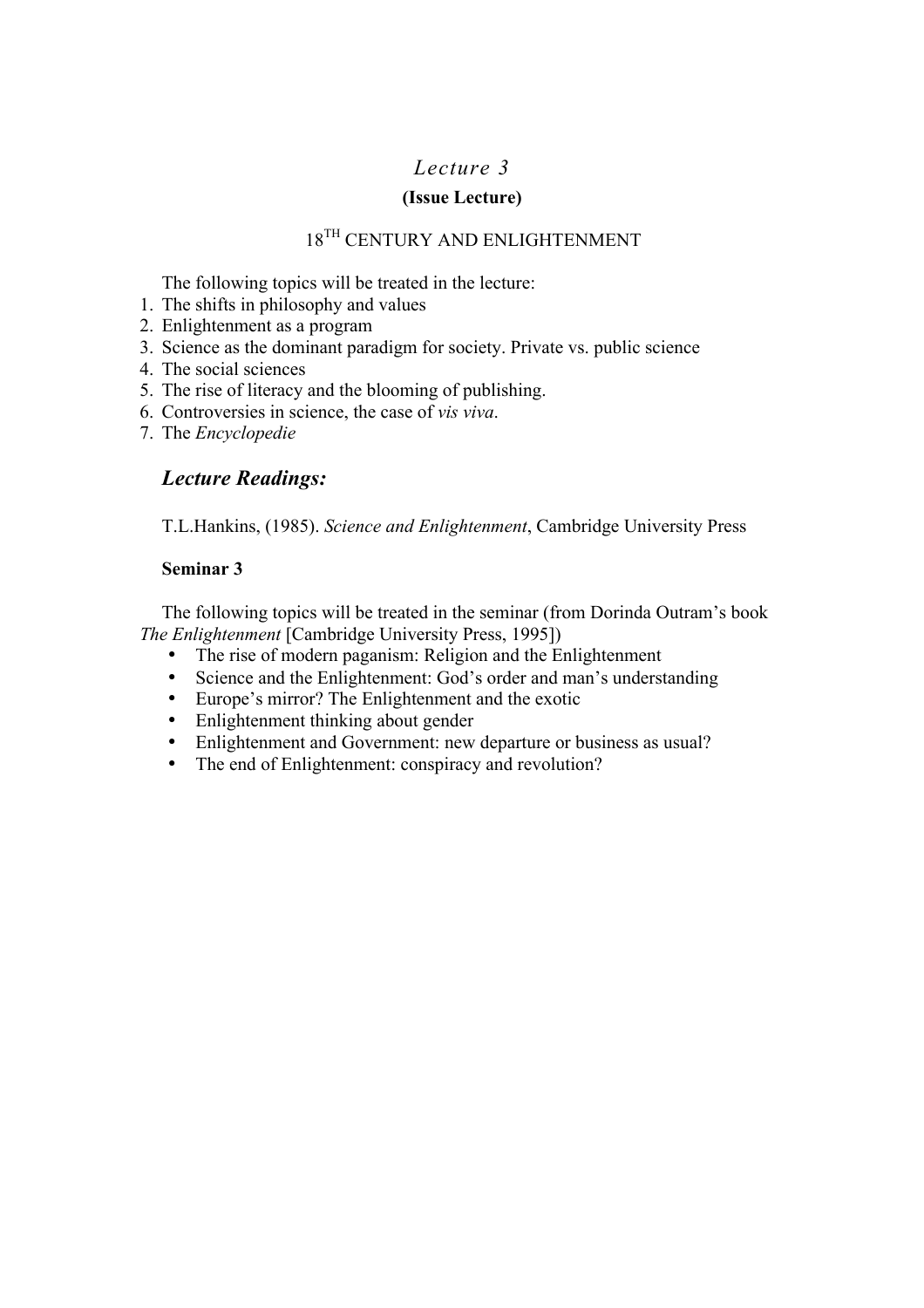#### **(Issue Lecture)**

#### THE FIRST INDUSTRIAL REVOLUTION

In this lecture, the main features of the Industrial Revolution are scrutinized. What is the meaning of the term, and in how far is it possible to coin it as a revolution? Was industry really the driving force behind it? What was the role of technology? Questions of this kind are very controversially discussed in the pertinent historical literature. Whereas the lecture aims at lining out the main positions of different schools of thinking, in the seminar students will be invited to develop a judgement on a more particular issue in the debate.

## *Lecture Readings:*

Cannadine,(David 1984). "The Present and the Past in the Industrial Revolution, 1880-1980", *Past and Present* 103 131-72

Toynbee, Arnold 1966 (first printed 1884). *The Industrial Revolution,* Boston: Beacon, pp. 58-66.

# *Seminar 4:*

This seminar concentrates on two central issues in the debate on the Industrial Revolution: The impact of technology, especially of the steam engine, and the social repercussions of the economic change, especially what has been coined the "Making of the English Working-Class".

## *Seminar Readings:*

- E.P. Thompson, *The Making of the English Working Class,* Harmondsworth: Penguin, 1980 (first 1963), esp. 207-32, 441-69.
- Joel Mokyr, *The Lever of Riches: Technological Creativity and Economic Progress,* Oxford, New York: Oxford Univ. Press, 1990, 81-112, (see also 239-69)

See also the material collected in the *Virtual History Source-Book, Early Modern History, Industrial Revolution* (at www.fordham.edu)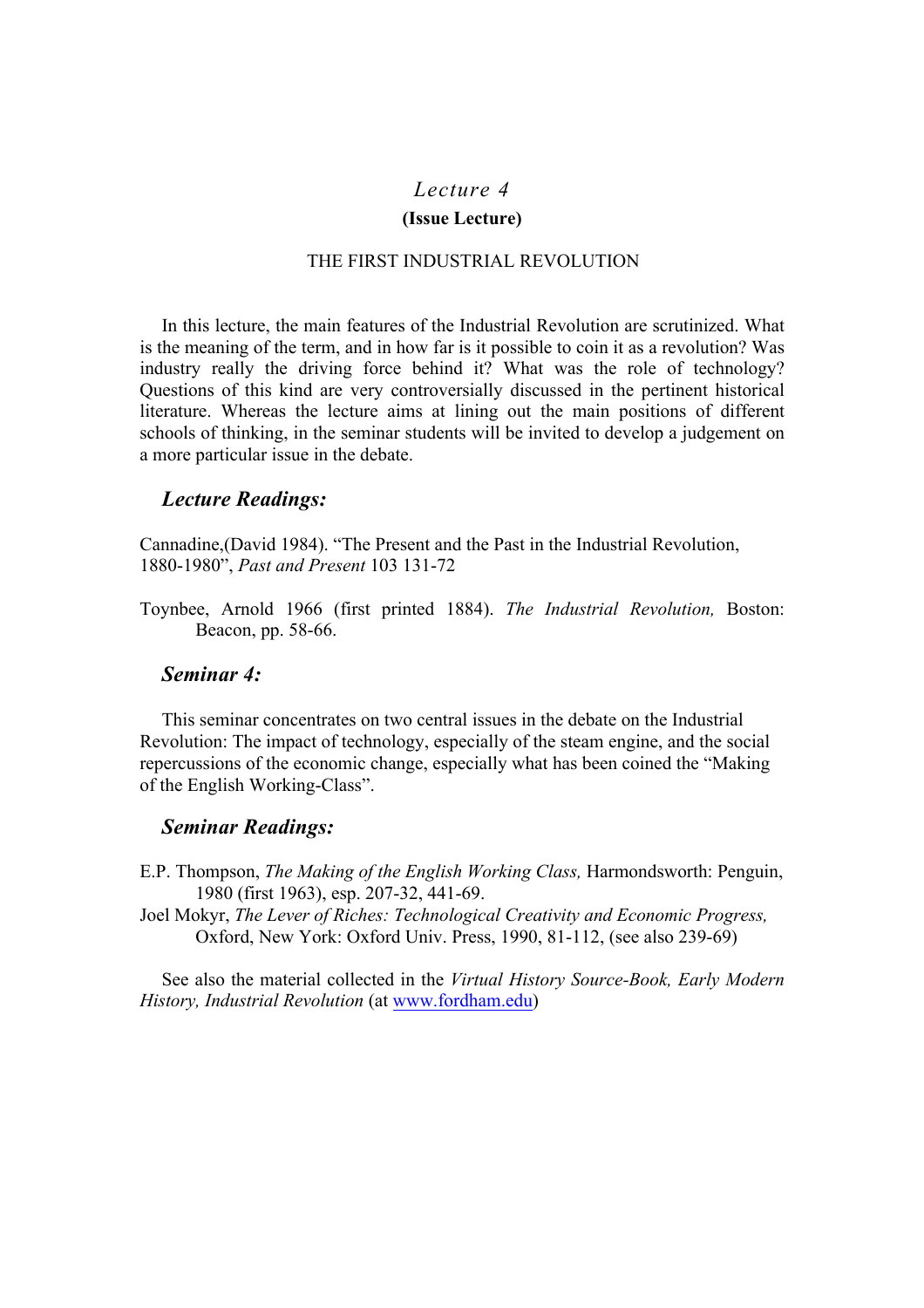#### **(Issue Lecture)**

#### THE SECOND INDUSTRIAL REVOLUTION

The second Industrial Revolution was a process that, among other features, introduced new means of communication and a higher speed to the societies affected by them. These developments will carry the main stress of the lecture.

## *Lecture Readings:*

Joel Mokyr, *The Lever of Riches: Technological Creativity and Economic Progress,* Oxford, New York: Oxford Univ. Press, 1990, 113-48.

- Fischer, Claude (1988). "Touch Someone': The Telephone Industry Discovers, Sociability," *Technology and Culture*, 29, p. 32-61.
- Kline, Ronald, and Pinch, Trevor (1996): "Users as Agents of Technological Change: The Social Construction of the Automobile in the Rural United States", in *Technology and Culture,* 37, pp. 763-95.

## *Seminar 5:*

The discussion in this seminar turns around the role electricity played in the transformation of industrial society.

### *Seminar Readings:*

- Hughes, Thomas P. (1979)."The Electrification of America: The System Builders," *Technology and Culture*, 20, p. 124-161.
- Kocka, Jürgen. "New Energies in the Nineteenth Century: Towards a Social History of the Electricity Business" in *Industrial Culture and Bourgeois Society: Business, Labor, and Bureaucracy in Modern Germany,* New York, Oxford: Berghahn, 1999, pp. 174-9.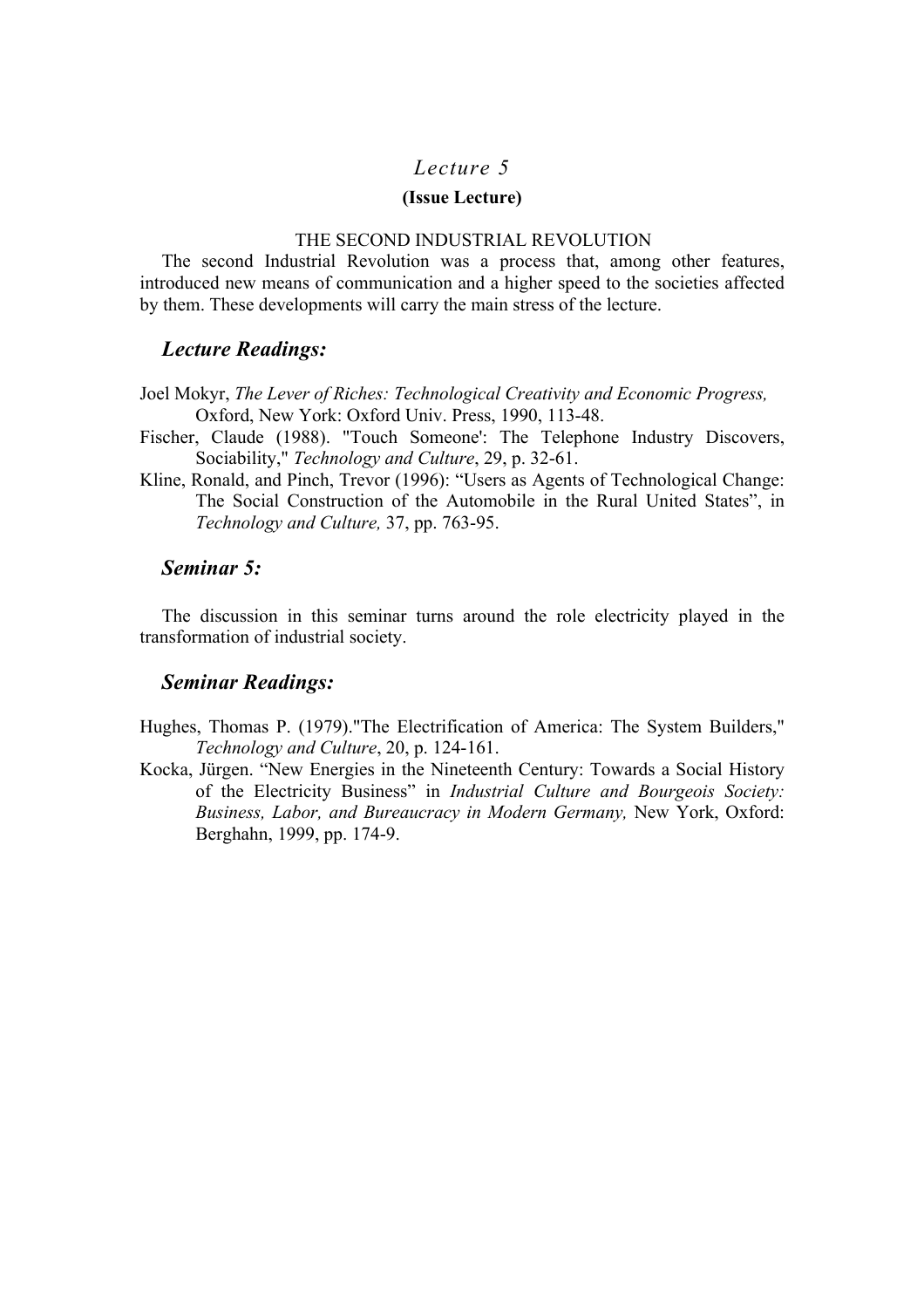# *Lecture 6*  **(Issue Lecture)**

### MODERN SCIENCE IN THE OTTOMAN EMPIRE

When modern science and technology entered the Ottoman Empire, this was a process that deeply affected Ottoman society and was often regarded as a form of crisis. n the other hand, Ottomans were rather successful, if not in creating modern science and technology then in introducing it. The module focuses on two issues. The first of them is whether science and technology remained the same in the Ottoman context, i.e. whether we deal with a transfer of knowledge or whether this knowledge underwent a change when it was introduced and thus became appropriated in an Ottoman way. The other issue is to understand the role of educational institutions in the process.

# *Lecture Readings:*

Donald Quataert, "The Introduction of Modern Technology in Ottoman Industry During the 18<sup>th</sup> and 19<sup>th</sup> Centuries", *The Introduction of Modern Science and Technology to Turkey and Japan,* ed. Feza Günergun, Kuriyama Shigehisa (n.d., n.y.), 67-74.

# *Seminar 6*

In the seminar, students will be confronted with some source texts that they have to elaborate on in the light of the readings.

# *Seminar Readings:*

Ekmeleddin İhsanoğlu, "Changes in Ottoman Educational Life and Efforts towards Modernization ın the 18th-19th Centuries", *The Introduction of Modern Science and Technology to Turkey and Japan,* ed. Feza Günergun, Kuriyama Shigehisa (n.d., n.y.), 119-36.

Idem, "Some Critical Notes on the Introduction of Modern Sciences to the Ottoman State and the Relation between Science and Religion up to the end of the Nineteenth Century", *Comité International d'Etudes Pré-Ottomanes et Ottomanes: VIth Symposium; Cambridge, 1rst-4th July 1984,* ed. Jean-Louis Bacqué-Grammont, Emeri van Donzel (Istanbul et al.: 1987), 235-53.

Dimitris Dialetis, Kostas Gavroglu, Manolis Patiniotis, "The Sciences in the Greek Speaking Regions During the 17<sup>th</sup> and 18<sup>th</sup> Centuries", *The Sciences in the European Periphery During the Enlightenment,* ed. Kostas Gavroglu (Dordrecht et al.: 1999), 41-71.